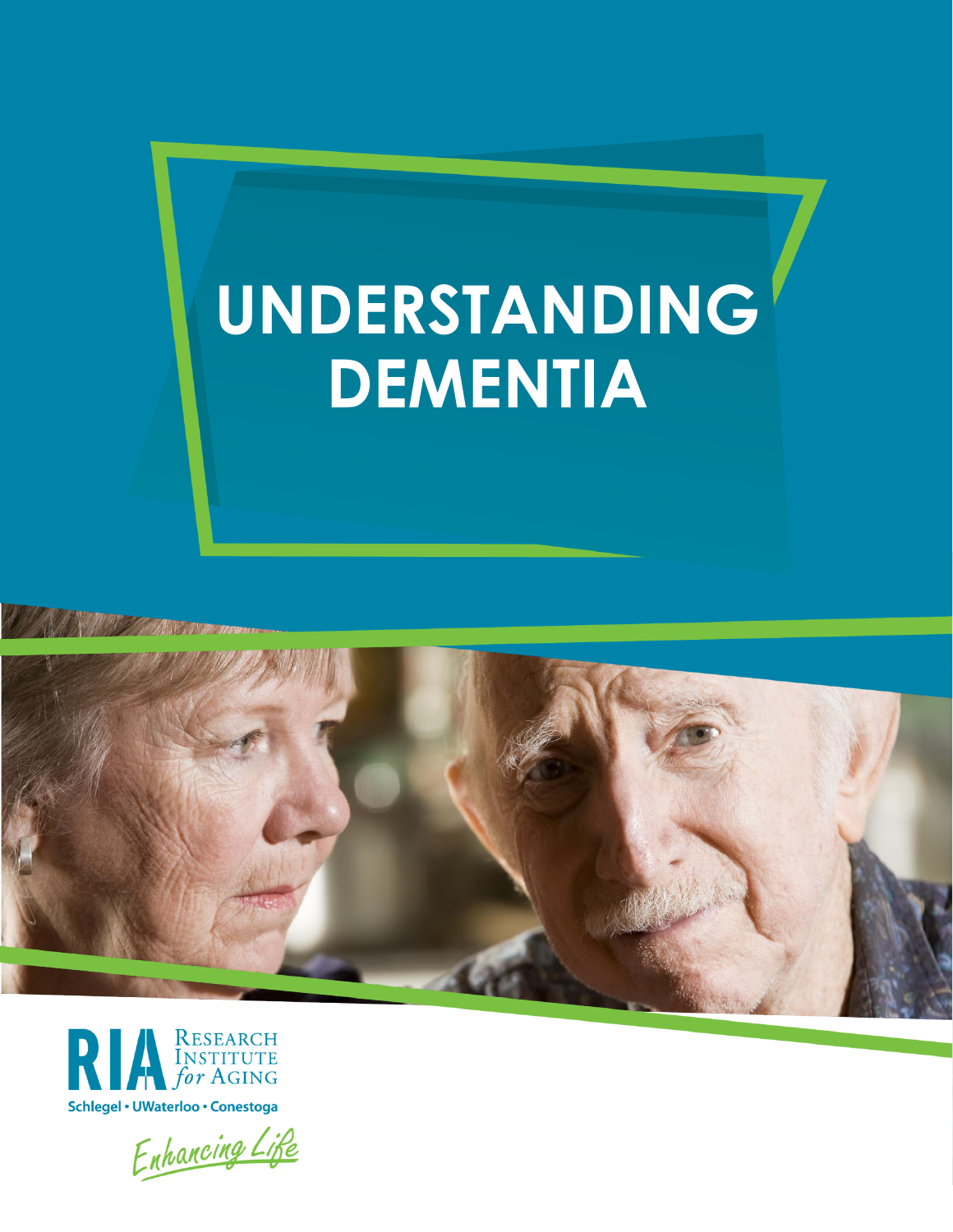# **What is dementia?**

Dementia is an umbrella term that refers to a variety of brain diseases or conditions. It is not a single disease, but a collection of symptoms that can come from different diseases or injuries.<sup>1,2</sup> All forms of dementia involve physical changes in the brain that effect changes in the thinking process (e.g. memory, thinking, concentration, judgment, problem solving, functioning) and can affect a person's ability to perform normal daily activities.

Dementia typically occurs in people over the age of 65 and is progressive, meaning the symptoms someone is experiencing will gradually worsen as more brain cells become damaged and eventually die.<sup>1</sup> There are over 100 causes of dementia. Causes may include repeated strokes, drug or alcohol abuse, advanced Parkinson's disease, and traumatic brain injuries.

### **Types of dementia**

There are four types of dementia, but no matter what the diagnosis is, the experience of each person living with dementia will be different. It is important not to generalize or categorize people based on the type or severity of dementia the individual is experiencing.

| <b>Alzheimer's Disease (AD)</b>                                                                                                                                                 | <b>Vascular Dementia (AD)</b>                                                                                                                          |
|---------------------------------------------------------------------------------------------------------------------------------------------------------------------------------|--------------------------------------------------------------------------------------------------------------------------------------------------------|
| Most common type of dementia (~64%).                                                                                                                                            | Second leading type of dementia (~20% of cases)                                                                                                        |
| Progressive course (gradual decline over time,<br>more parts of brain will be affected).                                                                                        | Can occur either suddenly, following a stroke, or<br>over time (step-wise progression), as a result of<br>small strokes.                               |
| Brain chemistry and structure change (develop                                                                                                                                   |                                                                                                                                                        |
| plaques and tangles) and brain cells begin to<br>degenerate.                                                                                                                    | Loss of brain cells because of limited supply of<br>oxygen to the brain.                                                                               |
| People living with AD tend to experience<br>difficulty with memory, communication (e.g.,<br>word finding), decision making and performing<br>everyday activities.               | People living with VD tend to experience<br>difficulty organizing thoughts, actions and<br>planning ahead.                                             |
|                                                                                                                                                                                 |                                                                                                                                                        |
| <b>Lewy Body Dementia (LBD)</b>                                                                                                                                                 | <b>Frontotemporal Dementia (FTD)</b>                                                                                                                   |
| Occurs in ~10% of cases.                                                                                                                                                        | Occurs in ~2-5% of cases.                                                                                                                              |
| Increased deposits of a protein called "alpha                                                                                                                                   | Deterioration in the brain is concentrated in                                                                                                          |
| synuclein" (Lewy bodies) inside nerve cells in the<br>brain, which interrupt messages to the brain.                                                                             | frontal lobe and/or temporal areas of the brain.                                                                                                       |
|                                                                                                                                                                                 | Tends to occur at a younger age than AD, but                                                                                                           |
| Symptoms similar to AD and Parkinson's disease.                                                                                                                                 | resembles AD in progression.                                                                                                                           |
| People living with LBD tend to experience visual<br>hallucinations, muscle stiffness (rigidity),<br>trembling limbs (arms, legs), and fluctuating<br>abilities (daily, hourly). | May have more difficulty regulating emotions<br>(thus perceived changes in personality and<br>mood), changes in communication and judgment.<br>(2,3,4) |

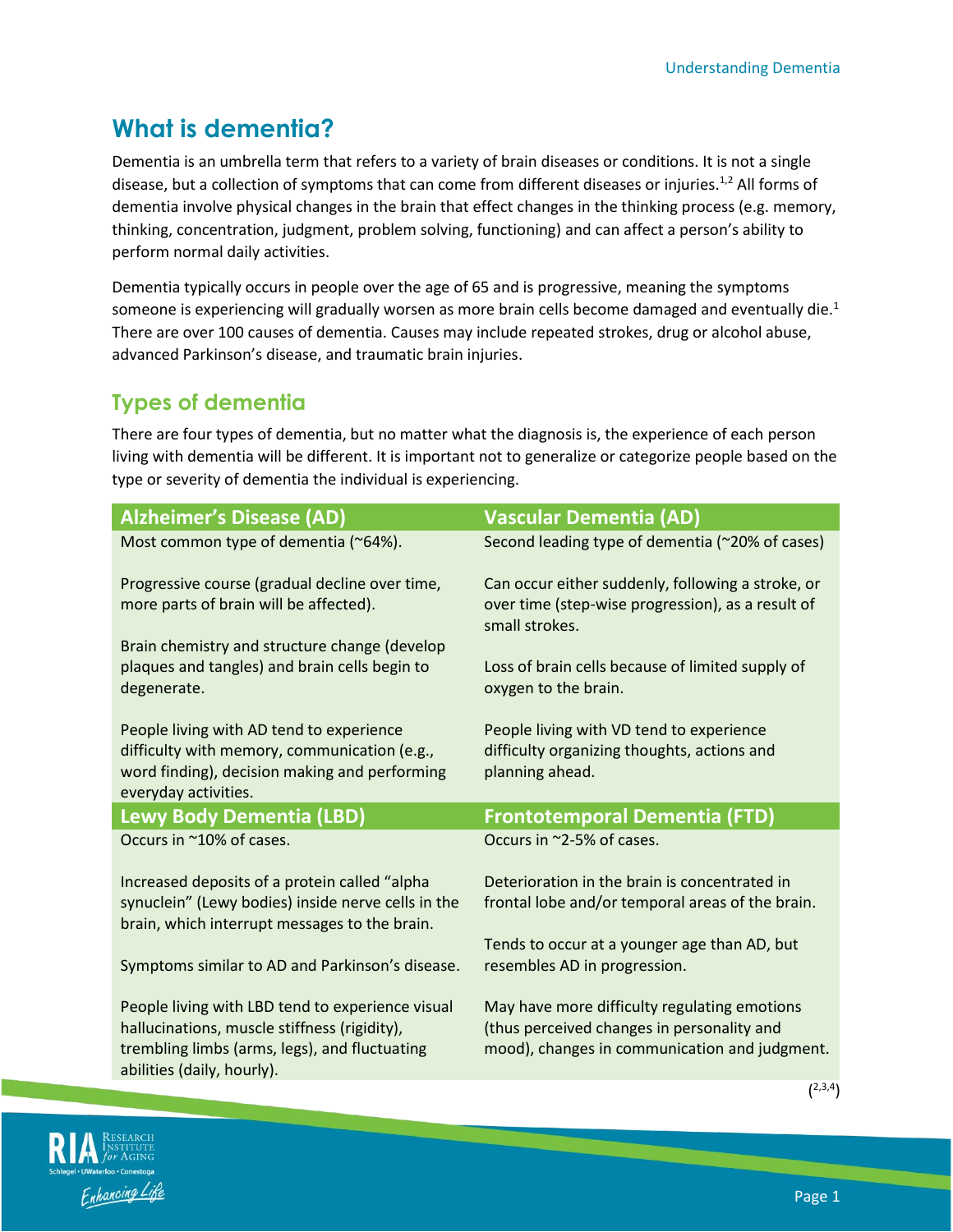While dementia may be categorized by type and symptom, the reality is people cannot be categorized by their diagnosis, and responses to the disease may vary from person to person. People have unique life experiences, personalities, routines, social networks, and so on – all of which influence the way a person living with dementia experiences the world around them and their own illness.<sup>2</sup>

People living with dementia may see the world differently because of sensory changes, having better access to memories from the past than the present, environmental factors or other factors. They may also misperceive things (e.g., mistake a shadow for a person) because they cannot see the object clearly. As the illness progresses, older memories are easier to retrieve than more recent memories.<sup>5</sup> This means people living with dementia may use past memories to help understand their current world. Because of this, care partners may not fully understand or interpret the person's words, actions or gestures immediately.

Remember, the reality of the person living with dementia is authentic to them even if it differs from what you are experiencing. It is important to respect their reality. This might mean going along with a story they are telling you that seems unreal to you.<sup>2</sup>

## **Supporting a person to live well with dementia**

The perceptions about dementia are often negative. Negative stigma tends to focus on the illness and reduces people with the disease to a series of labels, symptoms or medical terms. In many cases team members, care partners and even other people living in care settings use these negative approaches unintentionally. It is important to continually reflect on our approaches to care and support, as well as any negative social interactions that may arise.

To support people living with dementia, it is crucial to shift these perceptions into a more positive view. This builds awareness, compassion and the skills necessary to support people living with dementia to live life to the fullest.<sup>5</sup>

For people living with dementia to maintain a sense of well-being, they need to live in a supportive social environment, where they are accepted, respected, have meaningful relationships and are supported to grow.

There are many ways to create a supportive environment:

- Get to know the person and show them respect (e.g., greet the person by name, use eye contact, actively communicate with and listen to the person).
- Connect with the person rather than correcting them. Share a moment with the person even if their reality or perception of the moment is different from yours own.
- Acknowledge the person's emotions and respond with respect and empathy.
- Work with the person, rather than for the person. Support the person to use their abilities and to have a say in decisions.
- Enable and support the person to do what he or she otherwise would not be able to do. Create opportunities for meaning and purpose.
- Go with the flow by adjusting to the person's needs and desires.
- Honour the daily rhythms and life patterns of the person.<sup>2</sup>

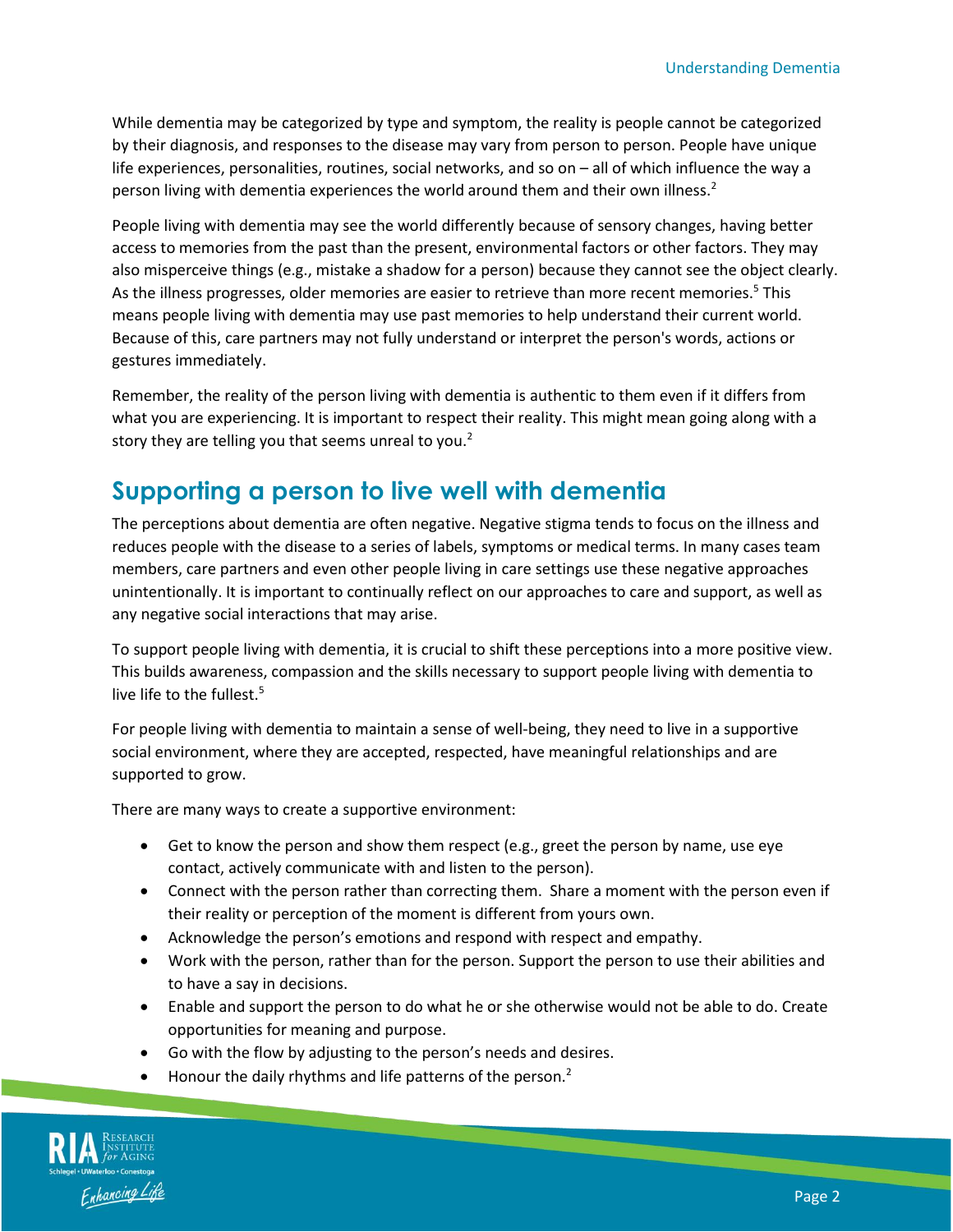#### **Personal expressions (also known as responsive behaviours)**

Communication doesn't just happen using words. In fact, most communication takes place through body language and tone of voice. These methods help us express to others what we are thinking, feeling or experiencing. The way a person communicates using words, actions, gestures and reactions to what others are saying are what we call personal expressions. The personal expressions, or behaviours of someone living with dementia may not be easy to understand at times, especially if their verbal communication is limited. We need to think outside the box to understand what they are trying to convey. Try to figure out what the person is trying to communicate and what may have triggered their personal expression.<sup>2</sup>

"Every communication has a purpose, the challenge is to discover it. No word or action is meaningless, what sounds like nonsense or repetition of the same question or sentence are, to express a feeling, to show a need, to give information or to get a response. What appears to be an inappropriate response or action may be a form of communication." personal ex **"**

- Dr. Jennifer Bute, Retired MD, person living with dementia

Personal expressions may be a response to:

- Unmet needs/challenges to well-being
- Stress, frustration, pain, fatigue, hunger, changes in abilities
- Communicating through body language instead of words
- Physical environment, (e.g. room temperature, loud noise, crowds)
- Social environment (e.g. being tested, quizzed, rushed, ignored, not included in plans)
- Dignity distress (e.g. not given a choice, loss of control)<sup>2</sup>

#### **Medications**

There are no medications proven to prevent, stop or reverse dementia. There are a few that help some people in the early stages of dementia think a little bit more clearly but symptoms of dementia do continue to progress even while on medications and there usually comes a point at which they are no longer helping.<sup>5</sup>